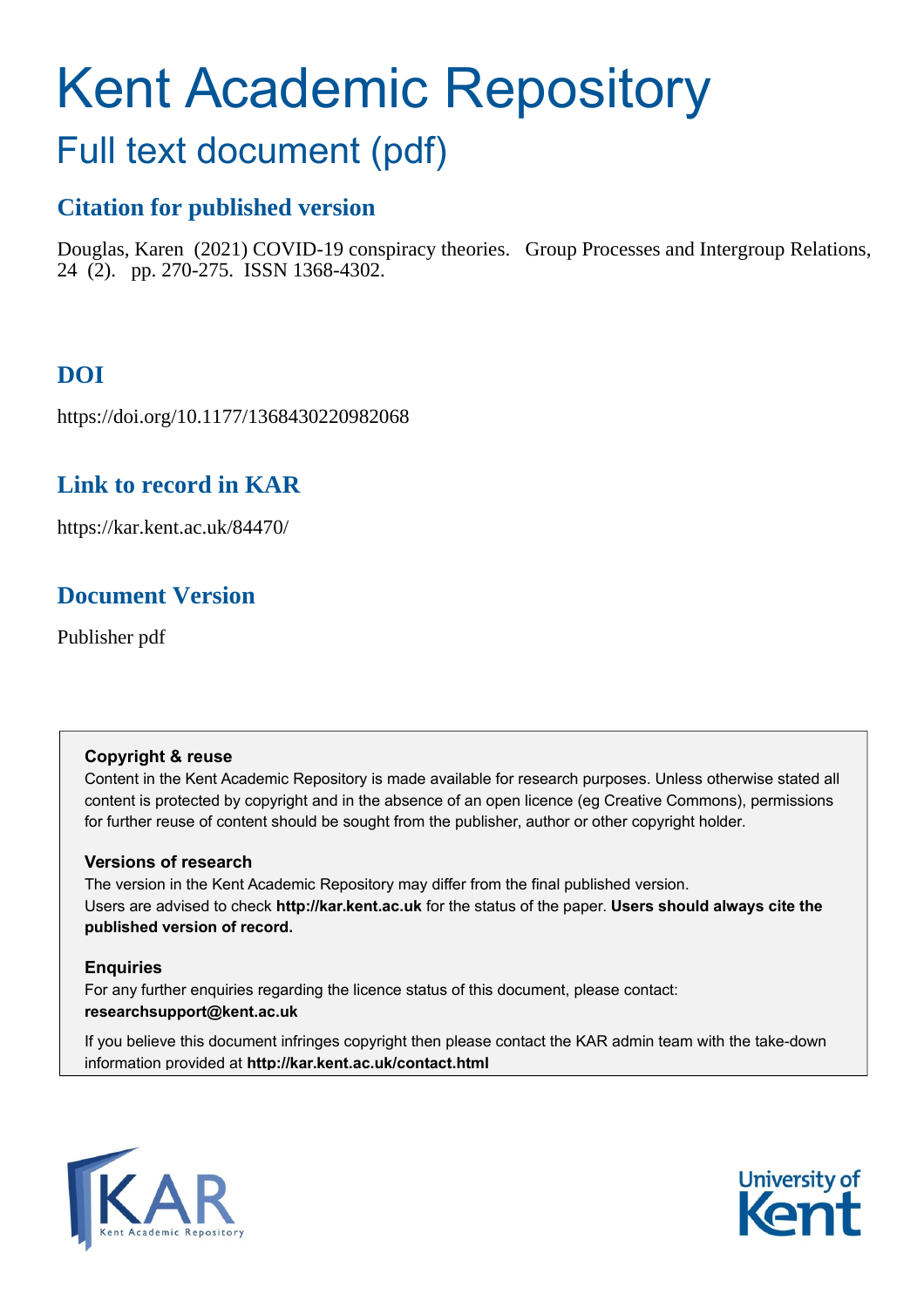*Article*

**Karen M. Douglas1**

*Group Processes & Intergroup Relations* 2021, Vol. 24(2) 270–275 © The Author(s) 2020



DOI: 10.1177/1368430220982068 Article reuse guidelines: [sagepub.com/journals-permissions](https://uk.sagepub.com/en-gb/journals-permissions) [journals.sagepub.com/home/gpi](https://journals.sagepub.com/home/gpi)



#### **Abstract**

Conspiracy theories started to appear on social media immediately after the first news about COVID-19. Is the virus a hoax? Is it a bioweapon designed in a Chinese laboratory? These conspiracy theories typically have an intergroup flavour, blaming one group for having some involvement in either manufacturing the virus or controlling public opinion about it. In this article, I will discuss why people are attracted to conspiracy theories in general, and why conspiracy theories seem to have flourished during the pandemic. I will discuss what the consequences of these conspiracy theories are for individuals, groups, and societies. I will then discuss some potential strategies for addressing the negative consequences of conspiracy theories. Finally, I will consider some open questions for research regarding COVID-19 conspiracy theories, in particular focusing on the potential impact of these conspiracy theories for group processes and intergroup relations.

#### **Keywords**

conspiracy beliefs, conspiracy theories, COVID-19, disinformation, misinformation

Paper received 9 October 2020; revised version accepted 26 November 2020.

Conspiracy theories began to emerge immediately after the first news of the COVID-19 outbreak (van Bavel et al., 2020), and many of these stemmed from existing tensions within and between groups. For example, from early on during the pandemic, some people believed that COVID-19 was deliberately manufactured by the Chinese to wage war on the USA (or vice versa). As the pandemic progressed, others believed that COVID-19 was a hoax or was exaggerated by left-wingers as part of a plot to derail Donald Trump's reelection campaign. These conspiracy theories persist, and recently a vocal minority of "antimaskers" in Western countries have protested against what they view as a direct attack from powerful authorities on their civil liberties. In this article, I will explain why people believe in conspiracy theories like these, and why conspiracy theories are likely to appeal to people during the pandemic. I will also explore the potential dangers of COVID-19 conspiracy theories for individuals, groups, and societies, and explain what might be done about them.

#### **Why People Believe in Conspiracy Theories**

Conspiracy theories attempt to explain significant events and circumstances as the malevolent acts of secret and powerful groups (Douglas et al.,

**Corresponding author:**

<sup>1</sup>University of Kent, UK

Karen M. Douglas, School of Psychology, University of Kent, Keynes College, Canterbury, CT2 7NP, UK. Email: [k.douglas@kent.ac.uk](mailto:k.douglas@kent.ac.uk)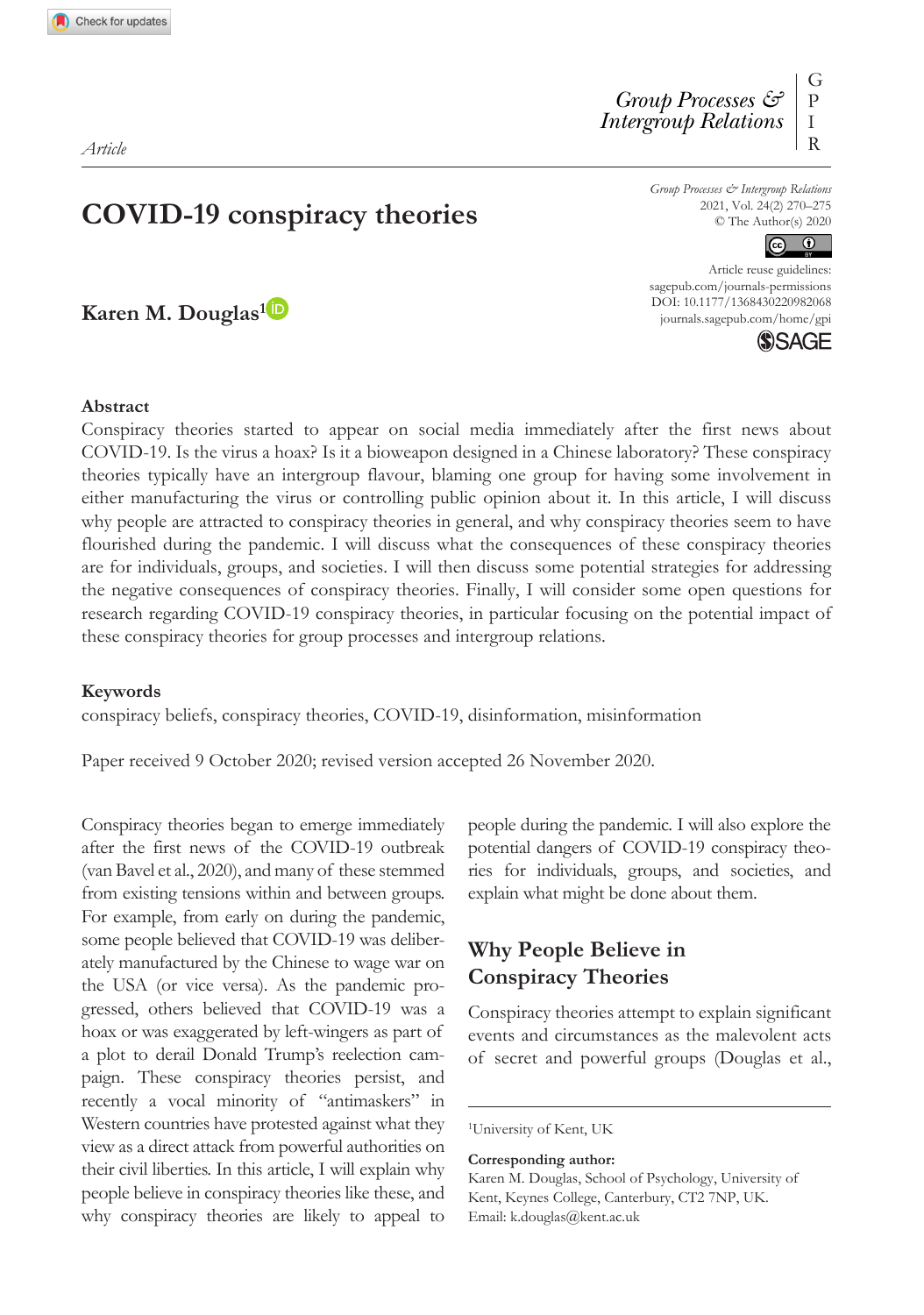2017; Douglas et al., 2019). The psychological literature on this topic has grown rapidly in the past 15 years, and suggests that people are drawn to conspiracy theories when important psychological needs are not being met. The first set of needs are epistemic, including the desire to satisfy curiosity and avoid uncertainty. For example, research has linked conspiracy beliefs with the search for patterns and meaning even when no such patterns exist (van Prooijen et al., 2018), and with lower levels of education (Douglas et al., 2016). The second set of needs are existential, including the desire to restore a threatened sense of security and control (see also Kruglanski et al., 2021, for further discussion of threats to self). For instance, people are more likely to believe conspiracy theories when they are anxious or worried (Grzesiak-Feldman, 2013), and when they feel that they have no power (Abalakina-Paap et al., 1999). The third set of needs are social, including the desire to hold one's self and one's groups in positive regard. For instance, people are more likely to believe in conspiracy theories if they need to feel unique compared to others (Lantian et al., 2017), feel a need to belong (Graeupner & Coman, 2017), or feel that their group is underappreciated (Cichocka et al., 2016) or under threat (Jolley et al., 2018).

During a pandemic, people's psychological needs are likely to be particularly frustrated. Uncertainties are high, and people are worried and fearful for their future and the future of their loved ones. They are seeking information to answer important questions about the outlook for the coming months. Furthermore, the information landscape is complex, and people are frequently confronted with contradictory information. One week people are asked to "eat out to help out" local restaurants, and the next they are being asked to stay indoors. Also, people have endured (and in many cases are still enduring) lengthy periods of social isolation, restricting their access to social support that can help with both physical and mental health (Jetten et al., 2017). They are also worried that the actions of powerful outgroups such as governments are making things worse. In general, too, research suggests that conspiracy theories

tend to prosper in times of crisis as people look for ways to cope with difficult and uncertain circumstances (van Prooijen & Douglas, 2017). The time is therefore ripe for conspiracy theories to flourish.

#### **Consequences of Conspiracy Theories**

Conspiracy theories are consequential, and in many studies have been linked to climate denial, vaccine refusal, political apathy, apathy in the workplace, prejudice, crime, and violence (see Douglas et al., 2019, for a review; see also Rutjens et al., 2021, for further discussion on science skepticism). Recent research suggests that conspiracy theories about COVID-19 are no exception, and, in particular, that they have negative consequences for people's intentions to comply with government recommendations. For example, Romer and Jamieson (2020) measured belief in COVID-19 conspiracy theories in the US and found that these beliefs were negatively associated with perceived threat of the pandemic, taking preventive actions (e.g., wearing a mask), and intentions to vaccinate against COVID-19 if a vaccine became available. Barua et al. (2020) similarly found that belief in conspiracy theories negatively predicted preventive intentions in a sample of Bangladeshi respondents. Imhoff and Lamberty (2020) found that the relationship between COVID-19 conspiracy beliefs and preventive intentions depended on the nature of the conspiracy theory. Specifically, "hoax"-related conspiracy theories predicted refusal to engage in preventive behaviours, whereas conspiracy theories about the virus being manufactured in a laboratory seemed to promote more self-centred prepping behaviour. Finally, Biddlestone, Green, and Douglas (2020) demonstrated that people with an individualist (vs. collectivist) cultural orientation displayed lower intentions to engage in COVID-19 preventive behaviours, a relationship mediated by belief in COVID-19 conspiracy theories.

Research has identified other negative consequences of COVID-19 conspiracy theories. For example, Jolley and Paterson (2020) showed that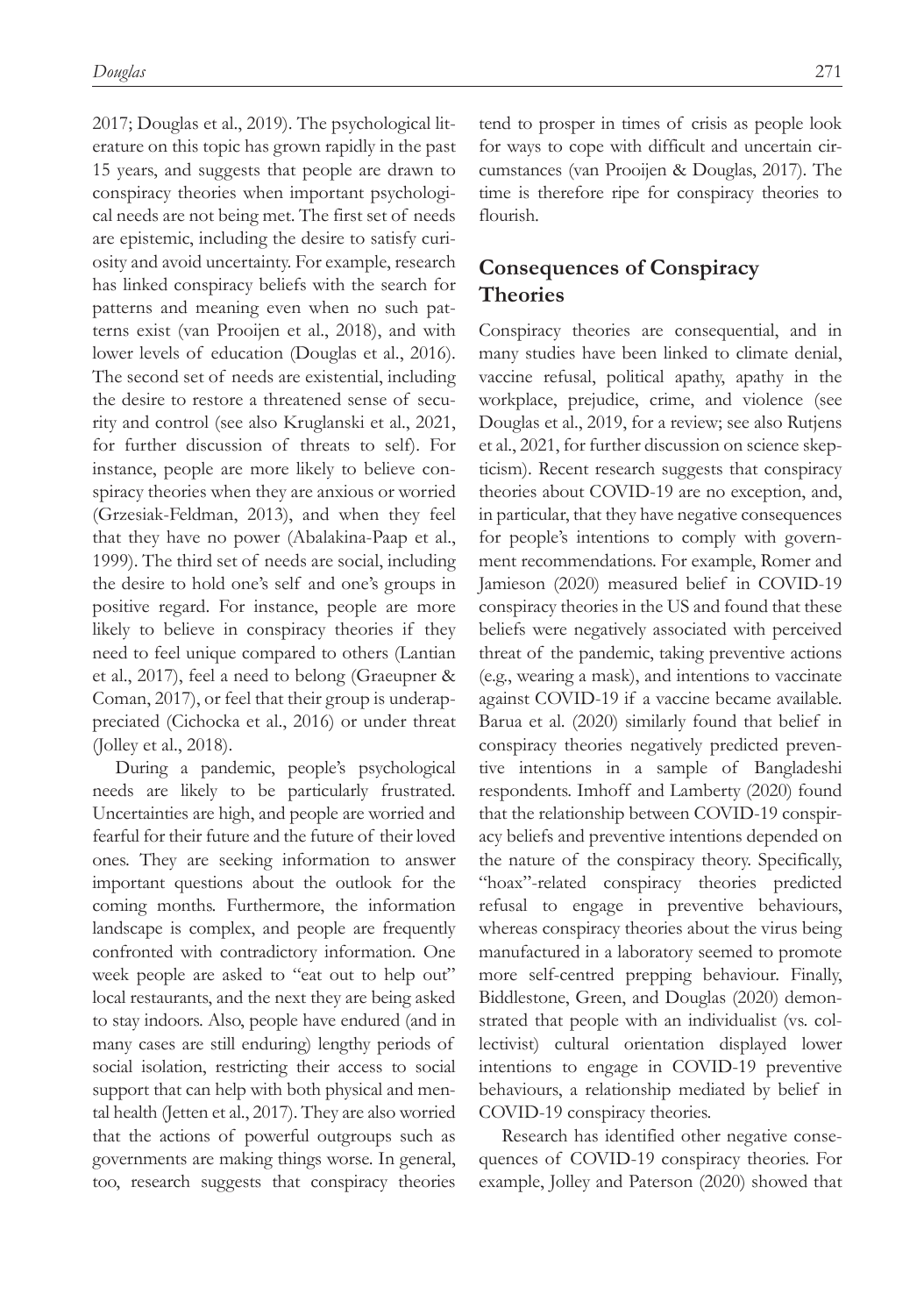belief in the conspiracy theory that 5G phone masts spread COVID-19 predicted greater willingness to vandalise 5G masts and to commit violence more generally as a means to get things done. Several preprints available on PsychArXiv. com have also described negative consequences of COVID-19 conspiracy theories. These include support for alternative remedies such as hydroxychloroquine (Bertin et al., 2020), consuming garlic and colloidal silver (Teovanović et al., 2020), and self-serving behaviours such as stockpiling (Bai, 2020). Like political, climate change, and antivaccine conspiracy theories, COVID-19 conspiracy theories therefore also appear to do harm. At a time when communities need to focus on efforts to halt the spread of the virus and prevent further deaths, conspiracy theories spreading within and between communities appear to be damaging those efforts.

#### **Addressing the Impact of Conspiracy Theories**

In general, it is difficult to address the consequences of conspiracy theories because such theories are often multilayered, nebulous, and therefore resistant to disconfirmation (e.g., Lewandowsky et al., 2012). Also, belief in conspiracy theories is often driven by strongly held social and political identities, and the ties of these group memberships are difficult to break (Uscinski et al., 2016). As people become more attached to a group that holds conspiracy beliefs, it is likely that they will be persuaded to act upon their beliefs and cause further harm, as has been the case with "antimaskers" protesting across the US, often joined by antivaccine activists and "QAnon" supporters who believe that the Democrats are at the centre of a paedophile ring and that Republican President Donald Trump is leading the fight against them. Such social movements, driven strongly by conspiracy theories, have the potential to lead to acts of violence and terrorism (Douglas et al., 2019). However, appealing to larger group memberships may be an effective strategy for dealing with conspiracy theories. For example, Biddlestone, Green and Douglas (2020) showed that whilst individualists were more likely to believe COVID-19 conspiracy theories, thus demonstrating reluctance to engage in preventive behaviours, this was not the case for collectivists. People with a collectivist cultural orientation were in fact more likely to show intentions to engage in preventive behaviours. Promoting collectivism, or a "we are in this together" approach, may therefore be a way to both reduce susceptibility to conspiracy theories and improve people's COVID-19 response.

Another challenge in dealing with COVID-19 conspiracy theories is that people are likely to reject direct counterarguments from governments and authorities because these groups are perceived to be part of the conspiracy, and their actions are considered as evidence of their conspiracy. As the "other" or outgroup, they are also viewed as a group that cannot be trusted to pass on helpful, honest, and reliable information because they are perceived to have self-serving motives. It also does not help that conspiracy theories are often touted by leaders and people in positions of trust and authority (see also Antonakis, 2021, for further discussion of leadership during times of crisis). When trusted sources of information argue in favour of conspiracy theories, damaging ideas can easily gain momentum. One promising line of research may therefore be to employ "trusted messengers" to reduce the impact of conspiracy theories. In other words, combating the conspiracy theory may be likely to have more success if the counterarguments come from trusted sources such as valued ingroup members, instead of outgroup members who are typically associated with mistrust (Nisbet, 2009). For example, if a long-standing member of an online conspiracy forum argues against COVID-19 conspiracy theories, other members of the forum are more likely to listen to these arguments compared to arguments coming from government representatives or scientists.

Another promising line of research suggests that "inoculating" people with factual information can stem the influence of conspiracy theories. Jolley and Douglas (2017) showed that for believers in antivaccine conspiracy theories, direct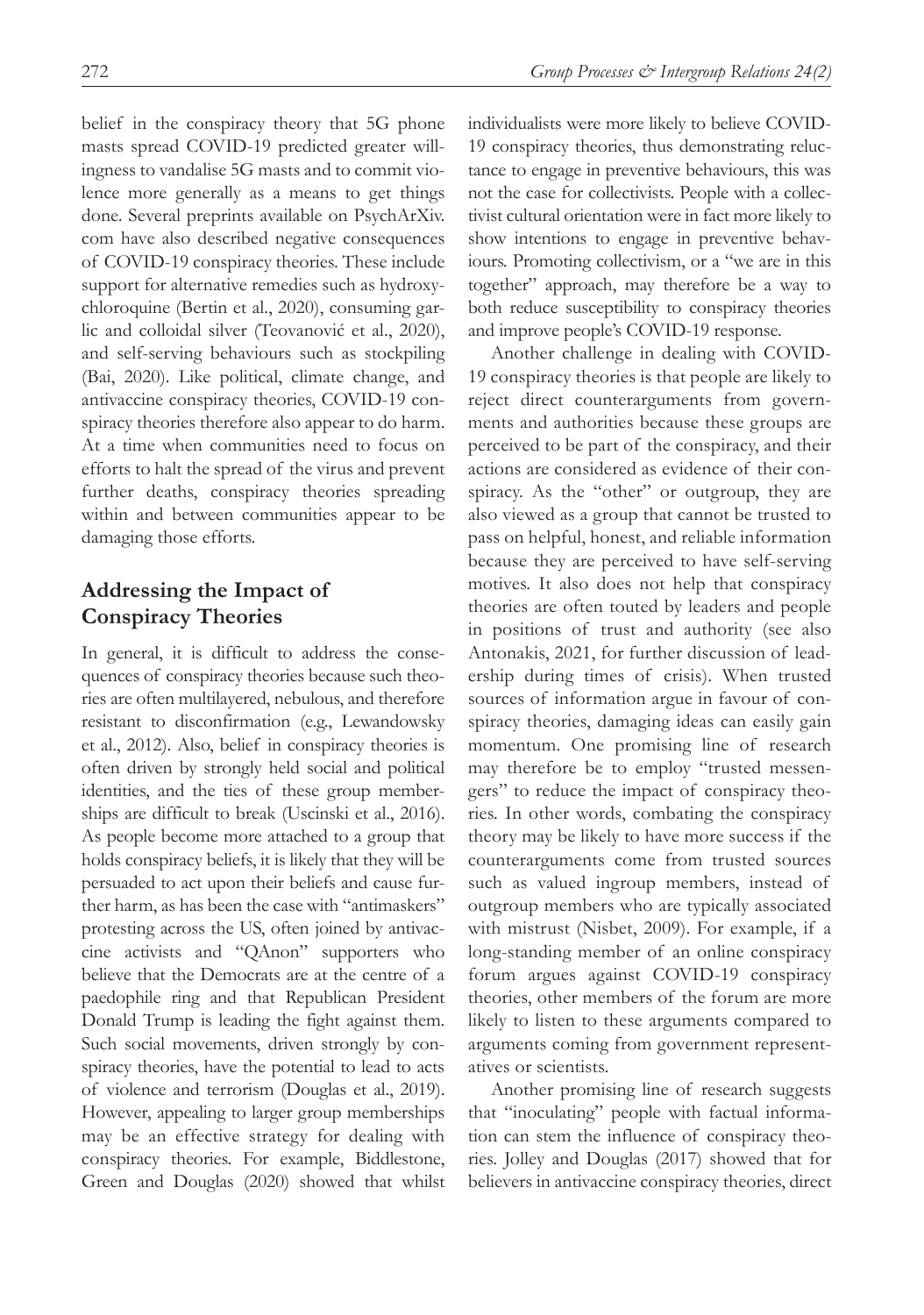anticonspiracy arguments increased intentions to vaccinate a fictional child when these arguments were presented prior to conspiracy theories. However, once the conspiracy theories were established, they were difficult to correct with anticonspiracy arguments. A related strategy may be preexposure warnings—that is, if people are explicitly warned up front that the information they are about to see may be inaccurate or misleading, they may be more able to resist it (Lewandowsky et al., 2012). This appears to be an effective strategy as long as the warnings explain that misinformation can have lasting effects. Similar interventions that present the facts about COVID-19 or prewarn people about misleading information and therefore enable them to spot conspiracy theories before they fall for them, may be effective strategies against COVID-19 conspiracy theories.

#### **Future Research**

COVID-19 conspiracy theories are likely to have consequences for group processes and intergroup relations that are as yet unexplored. First, as people further disidentify with society and its institutions and view themselves as outsiders, this is likely to further fuel mistrust and cynicism and increase people's feelings of isolation and marginalisation. People are also likely to feel powerless rather than powerful as a result of consuming conspiracy theories (Jolley & Douglas, 2014), and this may further limit their access to the benefits of group membership. For example, people are likely to lose touch with social connections that help them maintain their mental and physical health at difficult times (Jetten et al., 2017). Increased social isolation is also associated with increased conspiracy belief (Graeupner & Coman, 2017), and so as people endure longer periods of lockdown and restrictions on social gatherings during the pandemic, a vicious cycle may follow.

Second, belief in COVID-19 conspiracy theories largely stems from, but can also potentially fuel, intergroup tensions. For example, if people perceive that China deliberately caused the virus,

this may increase feelings of negativity towards Chinese people. These feelings—further driven by fear, loss of control, and narcissistic feelings about the morality of one's own group (see Biddlestone, Cichocka, et al., 2020, for a review) may lead to prejudice, hostility, and discrimination toward the alleged conspirators. These effects have been demonstrated consistently in the case of anti-Semitic conspiracy theories, which fuel prejudice and discrimination towards Jews. However, these negative effects can even generalise to groups who are not viewed as part of the conspiracy. Therefore, conspiracy theories about one group can generalise and cause more general discriminatory approaches toward other disliked outgroups (see Biddlestone, Cichocka et al., 2020). In a similar vein, conspiracy theories about groups can also have implications for the legitimisation of injustice. Conspiracy theories give people an "other" to blame for their predicament and may therefore perform a system-justifying function, deflecting blame from dysfunctional societal problems and instead blaming a few "bad apples"—an outgroup—for the ills of society (Jolley et al., 2018). Exploring these mechanisms in the context of COVID-19 would be a useful avenue for future research.

Another interesting question in the current context is whether people who would not normally be attracted to conspiracy theories have become receptive to them during this time, also beginning to believe conspiracy theories about unrelated events. For example, if a person believes that COVID-19 is a hoax, will they now be more likely than before to entertain the notion that climate change is a hoax? Research shows that belief in one conspiracy theory tends to coincide with belief in others (see Douglas et al., 2019). This occurs because conspiracy theories typically cohere with the general proposition that important things are covered up or hidden from the public. For people who believe in one conspiracy theory, other conspiracies therefore also seem more plausible. This raises the worrying possibility that COVID-19 conspiracy theories could lead people down the "rabbit hole" to pursue other conspiracy theories.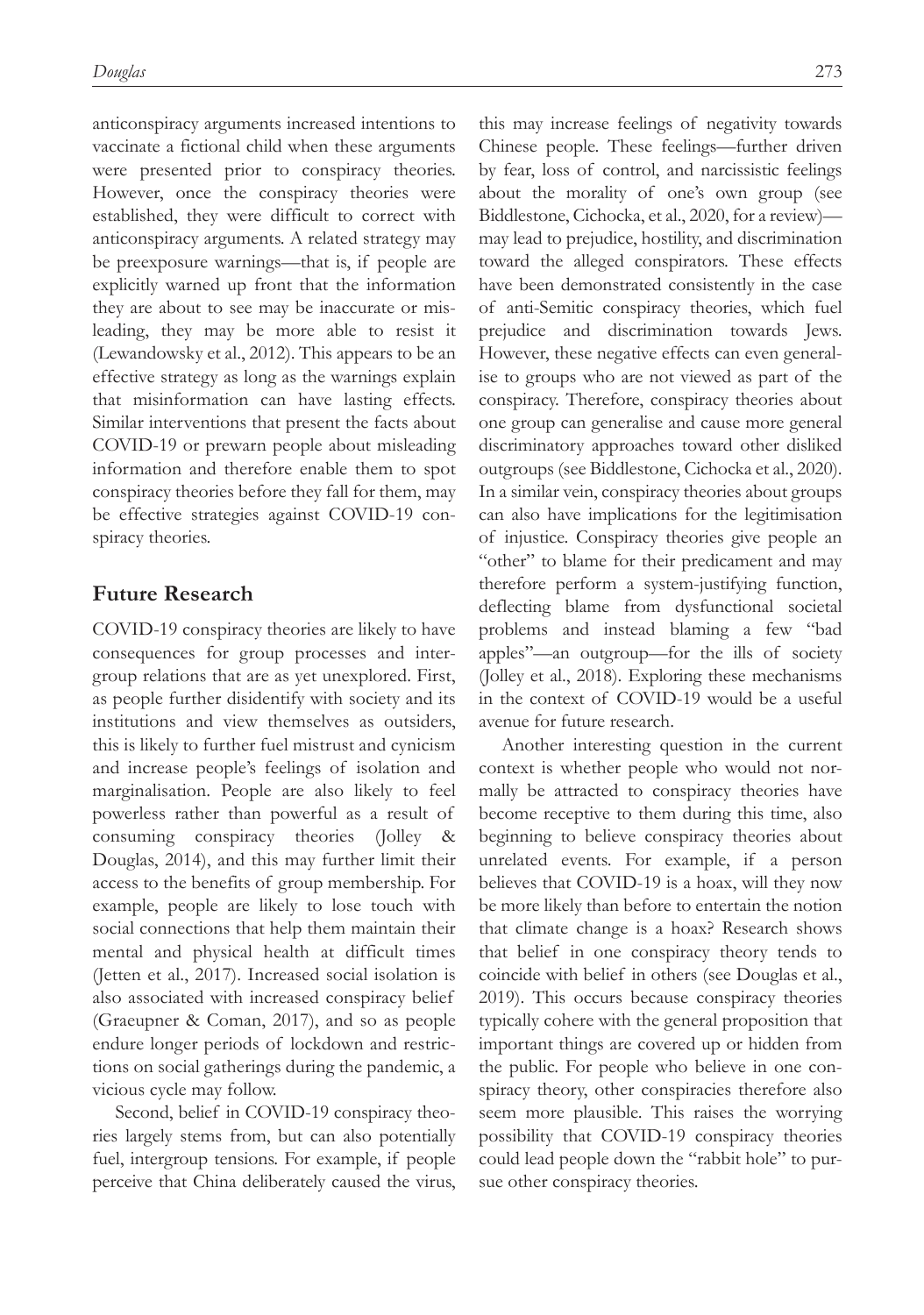#### **Conclusions**

Conspiracy theories flourish in times of crisis when people feel threatened, uncertain, and insecure. The COVID-19 pandemic has created the perfect circumstances for conspiracy theories, and research suggests that they are having negative consequences for people's compliance with preventive behaviours. Most of these conspiracy theories stem from existing tensions between groups, and as the pandemic continues, conspiracy theories are likely to further fuel these tensions. A significant challenge for researchers is how to deal with these conspiracy theories and their associated effects.

#### **Funding**

The author received no financial support for the research, authorship, and/or publication of this article.

#### **ORCID iD**

Karen M. Douglas **D** [https://orcid.org/0000-0002](https://orcid.org/0000-0002-0381-6924) [-0381-6924](https://orcid.org/0000-0002-0381-6924)

#### **References**

- Abalakina-Paap, M., Stephan, W. G., Craig, T., & Gregory, L. (1999). Beliefs in conspiracies. *Political Psychology*, *20*, 637–647. [https://doi.](https://doi.org/10.1111/0162-895X.00160) [org/10.1111/0162-895X.00160](https://doi.org/10.1111/0162-895X.00160)
- Antonakis, J. (2021). Leadership to defeat COVID-19. *Group Processes & Intergroup Relations*, *24*, 210–215. [https://doi.org/](https://doi.org/10.1177/1368430220981418)10.1177/1368430220981418
- Bai, H. (2020). *Who bought all the toilet paper? Conspiracy theorists are more likely to stockpile during the COVID-19 pandemic*. Retrieved from [https://psyarxiv.](https://psyarxiv.com/z2g34/)  $com/z2g34/$
- Barua, Z., Barua, S., Aktar, S., Kabir, N., & Li, M. (2020). Effects of misinformation on COVID-19 individual responses and recommendations for resilience of disastrous consequences of misinformation. *Progress in Disaster Science*, *8*, Article 100119. <https://doi.org/10.1016/j.pdisas.2020.100119>
- Bertin, P., Nera, K., & Delouvee, S. (2020). *Conspiracy beliefs, rejection of vaccination, and support for hydroxychloroquine: A conceptual replication-extension in the COVID-19 pandemic context*. Retrieved from [https://psyarxiv.](https://psyarxiv.com/rz78/) [com/rz78/](https://psyarxiv.com/rz78/)
- Biddlestone, M., Cichocka, A., Zezelj, I., & Bilewicz, M. (2020). Conspiracy theories and intergroup relations. In M. Butter & P. Knight (Eds.), *Routledge handbook of conspiracy theories* (pp. 219–230). Routledge.
- Biddlestone, M., Green, R., & Douglas, K. M. (2020). Cultural orientation, power, belief in conspiracy theories, and intentions to reduce the spread of COVID-19. *British Journal of Social Psychology*, *59*, 663–673.<https://doi.org/10.1111/bjso.12397>
- Cichocka, A., Marchlewska, M., & Golec de Zavala, A. (2016). Does self-love or self-hate predict conspiracy beliefs? Narcissism, self-esteem and the endorsement of conspiracy theories. *Social Psychological and Personality Science*, *7*, 157–166. [https://](https://doi.org/10.1177/1948550615616170) [doi.org/10.1177/1948550615616170](https://doi.org/10.1177/1948550615616170)
- Douglas, K. M., Sutton, R. M., Callan, M., Dawtry, R., & Harvey, A. (2016). Someone is pulling the strings: Hypersensitive agency detection and belief in conspiracy theories. *Thinking and Reasoning*, *22*, 57–77. [https://doi.org/10.1080/1354678](https://doi.org/10.1080/13546783.2015.1051586) [3.2015.1051586](https://doi.org/10.1080/13546783.2015.1051586)
- Douglas, K. M., Sutton, R. M., & Cichocka, A. (2017). The psychology of conspiracy theories. *Current Directions in Psychological Science*, *26*, 538–542. <https://doi.org/10.1177/0963721417718261>
- Douglas, K. M., Uscinski, J. E., Sutton, R. M., Cichocka, A., Nefes, T., Ang, C. S., & Deravi, F. (2019). Understanding conspiracy theories. *Political Psychology*, *40*, 3–35. [https://doi.org/10.1111/](https://doi.org/10.1111/pops.12568) [pops.12568](https://doi.org/10.1111/pops.12568)
- Graeupner, D., & Coman, A. (2017). The dark side of meaning-making: How social exclusion leads to superstitious thinking. *Journal of Experimental Social Psychology*, *69*, 218–222. [https://doi.](https://doi.org/10.1016/j.jesp.2016.10.003) [org/10.1016/j.jesp.2016.10.003](https://doi.org/10.1016/j.jesp.2016.10.003)
- Grzesiak-Feldman, M. (2013). The effect of highanxiety situations on conspiracy thinking. *Current Psychology*, *32*, 100–118. [https://doi.org/10.1007/](https://doi.org/10.1007/s12144-013-9165-6) [s12144-013-9165-6](https://doi.org/10.1007/s12144-013-9165-6)
- Imhoff, R., & Lamberty, P. (2020). A bioweapon or a hoax? The link between distinct conspiracy beliefs about the coronavirus disease (COVID-19) outbreak and pandemic behavior. *Social Psychological and Personality Science*. Advance online publication. <https://doi.org/10.1177/1948550620934692>
- Jetten, J., Haslam, S. A., Cruwys, T., Greenaway, K. H., Haslam, C., & Steffens, N. K. (2017). Advancing the social identity approach to health and well-being: Progressing the social cure research agenda. *European Journal of Social Psychology*, *47*, 789–802.<https://doi.org/10.1002/ejsp.2333>
- Jolley, D., & Douglas, K. M. (2014). The effects of antivaccine conspiracy theories on vaccination intentions. *PLoS ONE*, *9*. [https://doi.org/10.1371/](https://doi.org/10.1371/journal.pone.0089177) [journal.pone.0089177](https://doi.org/10.1371/journal.pone.0089177)
- Jolley, D., & Douglas, K. M. (2017). Prevention is better than cure: Addressing anti-vaccine conspiracy